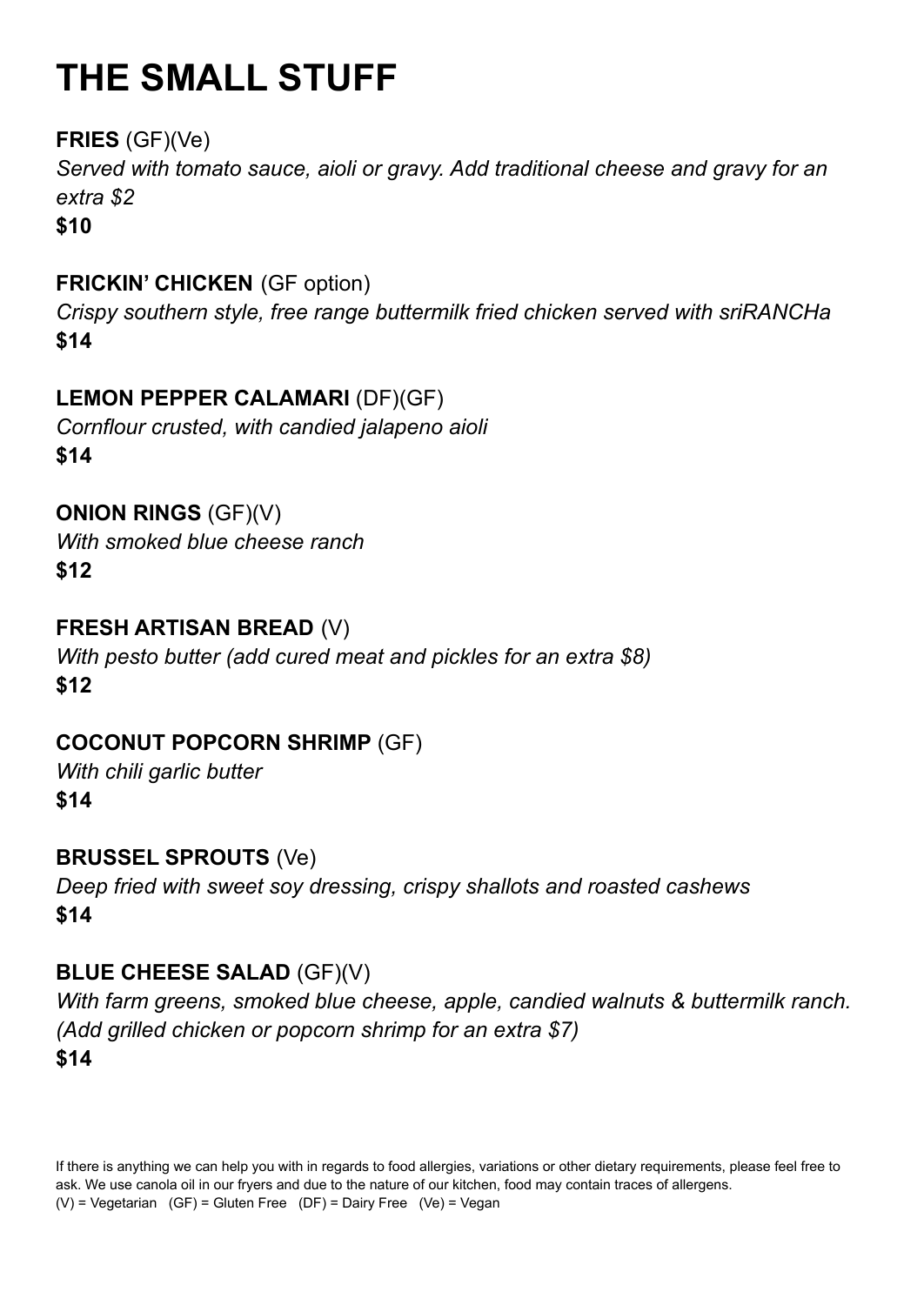## **BURGERS**

Gluten free buns are available for an extra \$2 Add fries to your burger for an extra \$5

## **CHEESEBURGER**

*Beef & bacon patty, American cheese, lettuce, aioli & mustard* **\$16**

#### **FRIAR CLUCK**

*Fried chicken thigh, maple sriracha butter, iceberg, jalapeno aioli & pickles* **\$18**

## **GOTTA LIGHT**

*Beef & bacon patty, onion rings, candied bacon, house made apple butter BBQ sauce, cheese & aioli* **\$18**

#### **THE DEEP**

*Coconut marinated fried fish, spicy peanuts, fish caramel, slaw, & picklenaise* **\$18**

#### **DIRTY BURGER**

*Double beef & bacon patty, double cheese, special sauce & grilled onion* **\$18**

#### **1UP MUSHROOM** (Ve)

*Crumbed mushroom, special sauce, almond ricotta, lettuce & tomato (Add onion rings for \$2)* **\$18**

#### **C.B.R. BURGER**

*Grilled chicken, candied bacon, ranch dressing, pickles, & iceberg* **\$18**

If there is anything we can help you with in regards to food allergies, variations or other dietary requirements, please feel free to ask. We use canola oil in our fryers and due to the nature of our kitchen, food may contain traces of allergens. (V) = Vegetarian (GF) = Gluten Free (DF) = Dairy Free (Ve) = Vegan